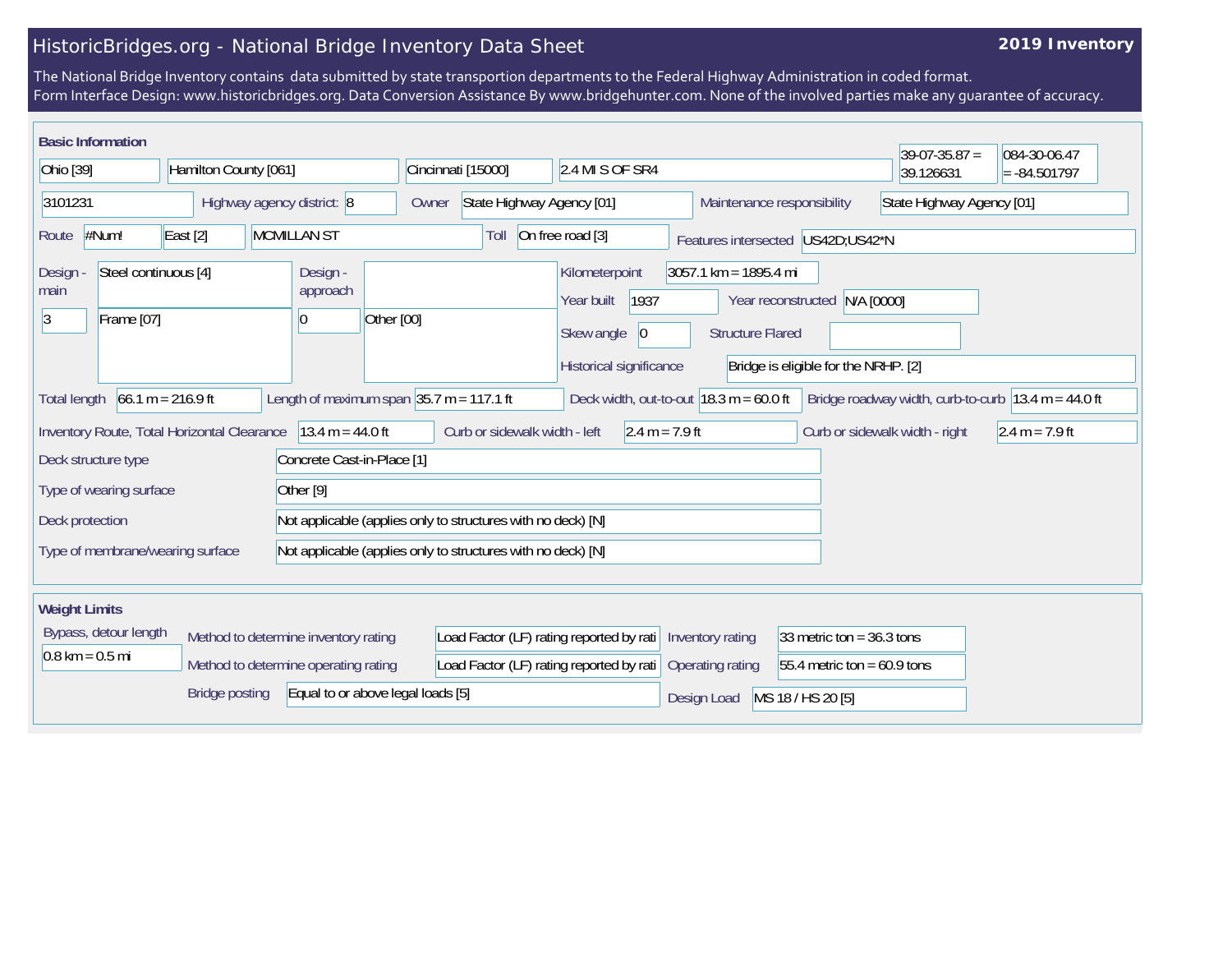| <b>Functional Details</b>                                                                                                                                  |                                                                                                                    |  |  |  |  |  |  |
|------------------------------------------------------------------------------------------------------------------------------------------------------------|--------------------------------------------------------------------------------------------------------------------|--|--|--|--|--|--|
| Average daily truck traffi 7<br>Average Daily Traffic<br>16560                                                                                             | Year 2015<br>2040<br>Future average daily traffic<br>29283<br>%<br>Year                                            |  |  |  |  |  |  |
| Other Principal Arterial (Urban) [14]<br>Road classification                                                                                               | Lanes on structure  4<br>Approach roadway width<br>$17.1 m = 56.1 ft$                                              |  |  |  |  |  |  |
| Type of service on bridge Highway-pedestrian [5]<br>Bridge median<br>Direction of traffic 2 - way traffic [2]                                              |                                                                                                                    |  |  |  |  |  |  |
| No parallel structure exists. [N]<br>Parallel structure designation                                                                                        |                                                                                                                    |  |  |  |  |  |  |
| Type of service under bridge                                                                                                                               | Highway, with or without ped Lanes under structure<br>Not applicable, no waterway. [N]<br>Navigation control<br> 4 |  |  |  |  |  |  |
| Navigation vertical clearanc<br>$0 = N/A$                                                                                                                  | Navigation horizontal clearance $ 0 = N/A $                                                                        |  |  |  |  |  |  |
| $99.99 m = 328.1 ft$<br>Minimum navigation vertical clearance, vertical lift bridge $\vert$ 0 m = 0.0 ft<br>Minimum vertical clearance over bridge roadway |                                                                                                                    |  |  |  |  |  |  |
| Minimum lateral underclearance reference feature Highway beneath structure [H]                                                                             |                                                                                                                    |  |  |  |  |  |  |
| Minimum lateral underclearance on left $0 = N/A$<br>Minimum lateral underclearance on right $0 = N/A$                                                      |                                                                                                                    |  |  |  |  |  |  |
| Minimum Vertical Underclearance $ 4.95 \text{ m} = 16.2 \text{ ft} $                                                                                       | Minimum vertical underclearance reference feature Highway beneath structure [H]                                    |  |  |  |  |  |  |
| Appraisal ratings - underclearances Basically intolerable requiring high priority of corrrective action [3]                                                |                                                                                                                    |  |  |  |  |  |  |
|                                                                                                                                                            |                                                                                                                    |  |  |  |  |  |  |
| <b>Repair and Replacement Plans</b>                                                                                                                        |                                                                                                                    |  |  |  |  |  |  |
| Type of work to be performed                                                                                                                               | Work done by                                                                                                       |  |  |  |  |  |  |
|                                                                                                                                                            | $ 0\rangle$<br>Bridge improvement cost<br> 0 <br>Roadway improvement cost                                          |  |  |  |  |  |  |
|                                                                                                                                                            | Length of structure improvement<br>Total project cost<br>$\Omega$                                                  |  |  |  |  |  |  |
|                                                                                                                                                            | Year of improvement cost estimate                                                                                  |  |  |  |  |  |  |
|                                                                                                                                                            | Border bridge - state<br>Border bridge - percent responsibility of other state                                     |  |  |  |  |  |  |
|                                                                                                                                                            | Border bridge - structure number                                                                                   |  |  |  |  |  |  |